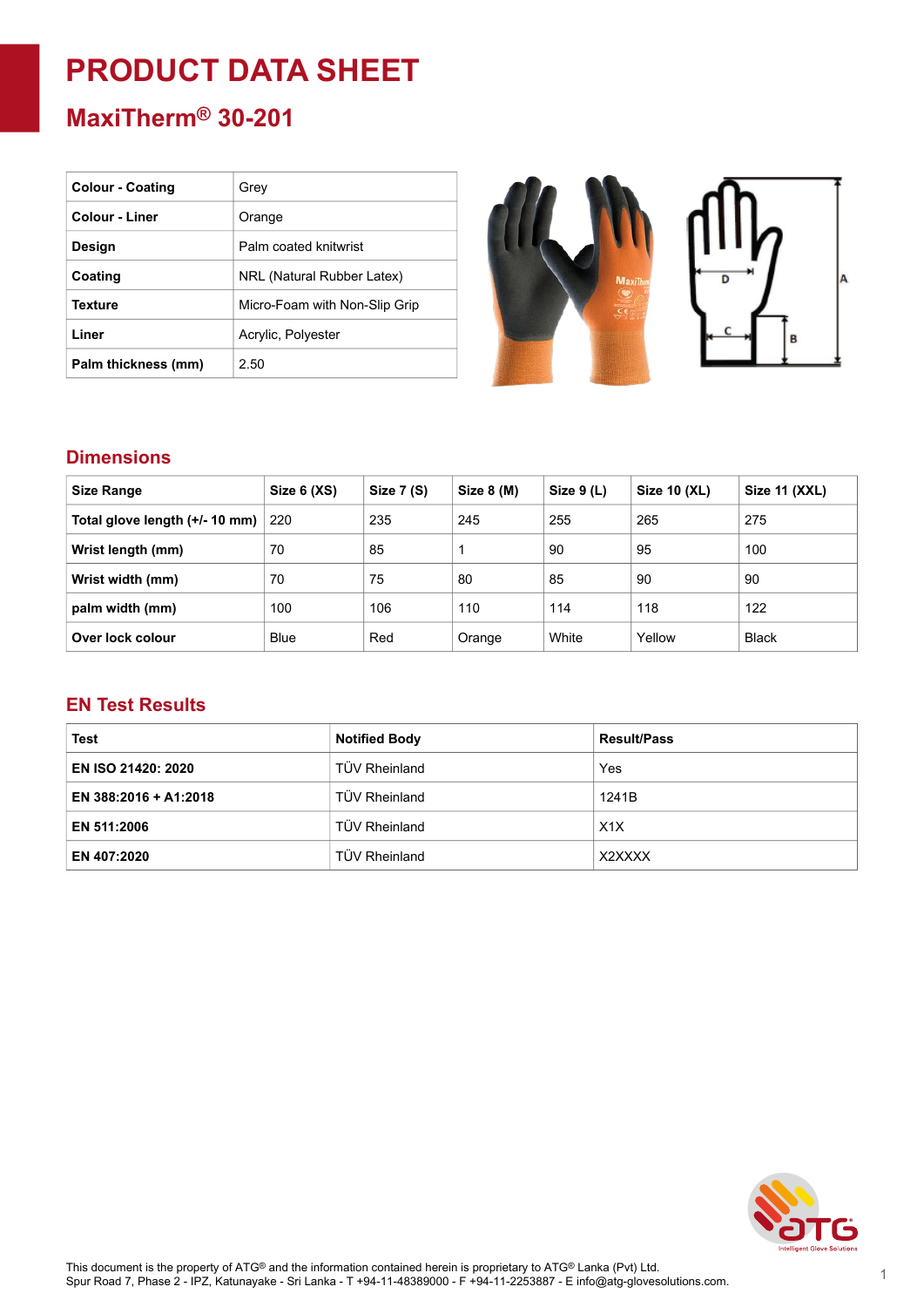## **PRODUCT DATA SHEET**

## **MaxiTherm® 30-201**

#### **Typical performance Values**

| <b>EN ISO 21420 Dexterity</b>                | Level 5         |
|----------------------------------------------|-----------------|
| EN 388:2016 + A1:2018 A. Abrasion Resistance | > 100 Cycles    |
| EN 388:2016 + A1:2018 B. Cut Resistance      | $> 2.5$ index   |
| EN 388:2016 + A1:2018 C. Tear Resistance     | > 75 newtons    |
| EN 388:2016 + A1:2018 D. Puncture Resistance | > 20 newtons    |
| EN 388:2016 + A1:2018 E. Cut Resistance ISO  | $\geq$ 5 Newton |

#### **HandCare ®**

| <b>SKin Health Alliace dermatologically Accredited</b> | Yes       |
|--------------------------------------------------------|-----------|
| <b>REACH compliant</b>                                 | Yes       |
| Standard 100 by OEKO-TEX® (08.BH.57867)                | Certified |
| <b>Sanitized</b>                                       | Yes       |





#### **Special features**

**Silicone free** Yes